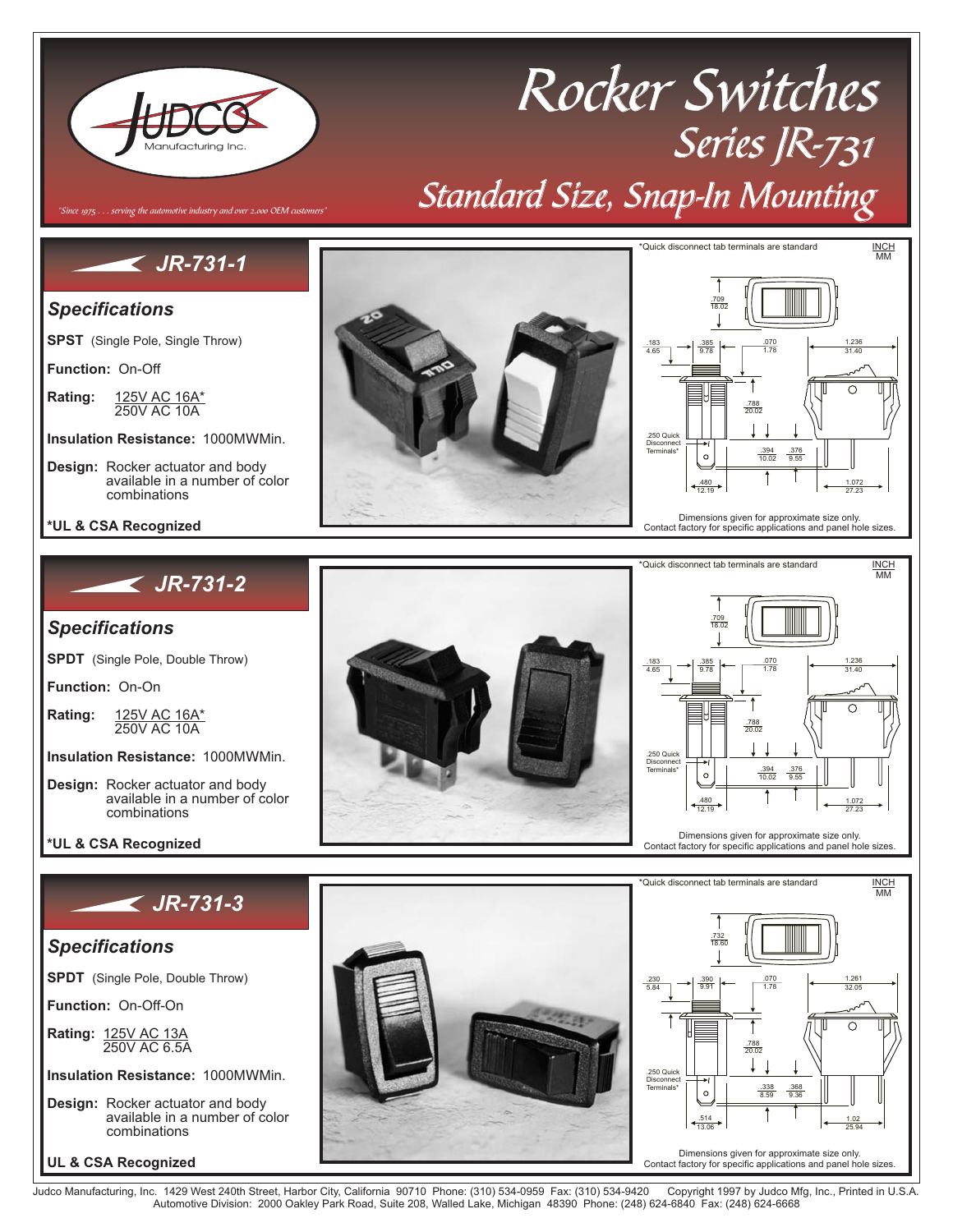

# Rocker Switches Series JR-731 Standard Size, Snap-In Mounting

## *JR-731-4*

Since 1975  $\dots$  serving the automotive industry and over 2,000 OEM customers

#### *Specifications*

**SPST** (Single Pole, Single Throw)

**Function: NOMC (Normally Open,<br>Momentarily Closed)** 

**Rating:** 250V AC 6.5A <u>125V AC 13A</u>

Insulation Resistance: 1000MΩ Min.

- **Design:** Rocker actuator and body available in a number of color combinations
- **UL & CSA Recognized**

### *JR-731-5*

#### *Specifications*

**SPDT** (Single Pole, Double Throw)

**Function:** On-Off-Momentary On

**Rating:** 250V AC 6.5A <u>125V AC 13A</u>

Insulation Resistance: 1000MΩ Min.

**Design:** Rocker actuator and body available in a number of color combinations

#### **UL & CSA Recognized**

### *JR-731-6*

#### *Specifications*

**SPDT** (Single Pole, Double Throw)

**Function:** Momentarily On-Off-Momentarily On

**Rating:** 250V AC 6.5A <u>125V AC 13A</u>

Insulation Resistance: 1000MΩ Min.

**UL & CSA Recognized Design:** Rocker actuator and body available in a number of color combinations









Judco Manufacturing, Inc. 1429 West 240th Street, Harbor City, California 90710 Phone: (310) 534-0959 Fax: (310) 534-9420 Copyright 1997 by Judco Mfg, Inc., Printed in U.S.A.<br>Automotive Division: 2000 Oakley Park R